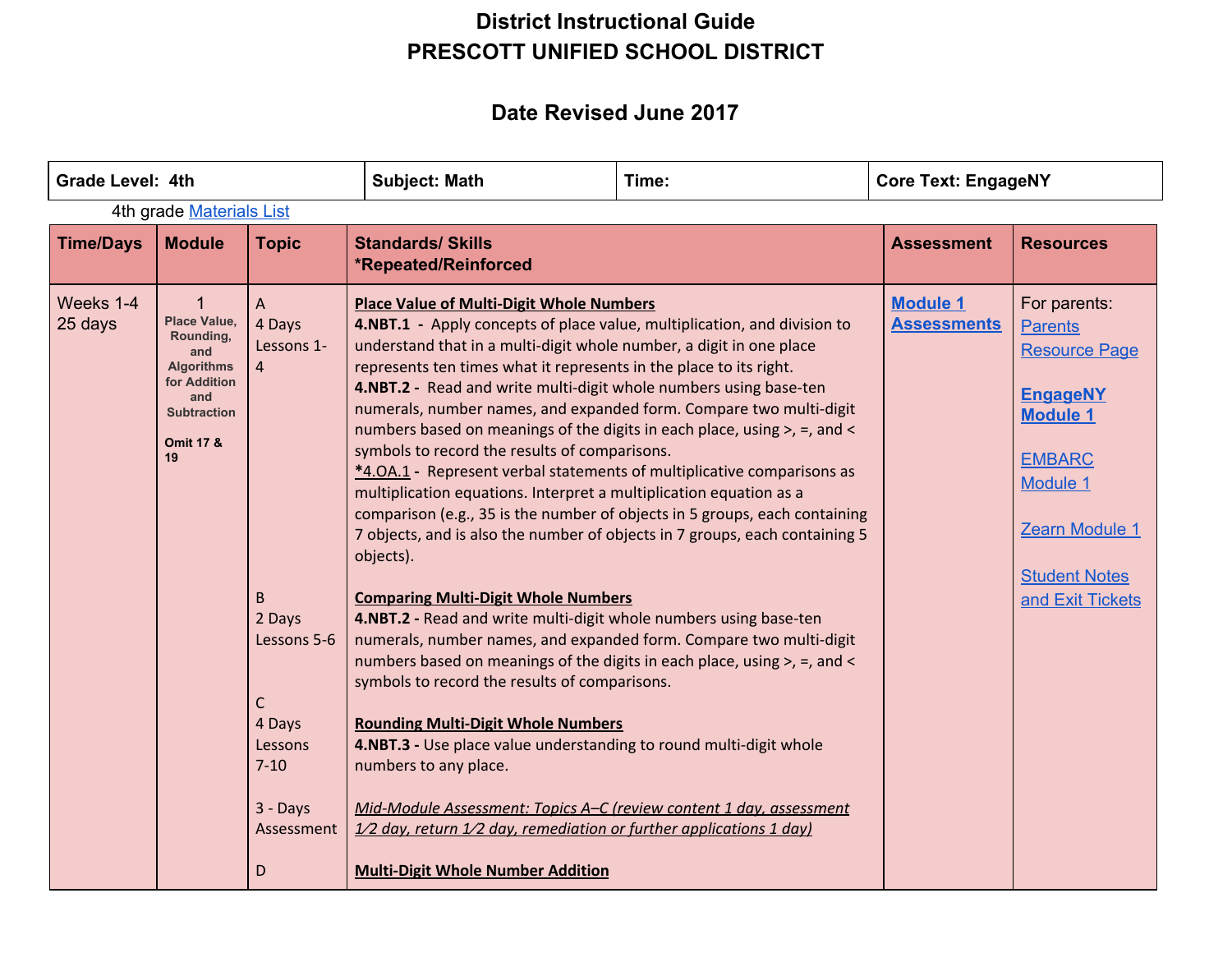|  | 2 Days<br>Lessons<br>$11 - 12$<br>E<br>4 Days<br>Lessons<br>$13 - 16$ | 4.0A.3 - Solve multistep word problems using the four operations,<br>including problems in which remainders must be interpreted. Understand<br>how the remainder is a fraction of the divisor. Represent these problems<br>using equations with a letter standing for the unknown quantity.<br>4.NBT.4 - Fluently add and subtract multi-digit whole numbers using a<br>standard algorithm.<br>*4.NBT.1 - Apply concepts of place value, multiplication, and division to<br>understand that in a multi-digit whole number, a digit in one place<br>represents ten times what it represents in the place to its right.<br>*4.NBT.2 - Read and write multi-digit whole numbers using base-ten<br>numerals, number names, and expanded form. Compare two multi-digit<br>numbers based on meanings of the digits in each place, using >, =, and <<br>symbols to record the results of comparisons.<br><b>Multi-Digit Whole Number Subtraction</b><br>4.0A.3 - Solve multistep word problems using the four operations,<br>including problems in which remainders must be interpreted. Understand<br>how the remainder is a fraction of the divisor. Represent these problems<br>using equations with a letter standing for the unknown quantity.<br>4.NBT.4 - Fluently add and subtract multi-digit whole numbers using a<br>standard algorithm.<br>*4.NBT.1 - Apply concepts of place value, multiplication, and division to<br>understand that in a multi-digit whole number, a digit in one place<br>represents ten times what it represents in the place to its right.<br>*4.NBT.2 - Read and write multi-digit whole numbers using base-ten<br>numerals, number names, and expanded form. Compare two multi-digit |  |
|--|-----------------------------------------------------------------------|--------------------------------------------------------------------------------------------------------------------------------------------------------------------------------------------------------------------------------------------------------------------------------------------------------------------------------------------------------------------------------------------------------------------------------------------------------------------------------------------------------------------------------------------------------------------------------------------------------------------------------------------------------------------------------------------------------------------------------------------------------------------------------------------------------------------------------------------------------------------------------------------------------------------------------------------------------------------------------------------------------------------------------------------------------------------------------------------------------------------------------------------------------------------------------------------------------------------------------------------------------------------------------------------------------------------------------------------------------------------------------------------------------------------------------------------------------------------------------------------------------------------------------------------------------------------------------------------------------------------------------------------------------------------------------------------------------------------|--|
|  |                                                                       | numbers based on meanings of the digits in each place, using >, =, and <<br>symbols to record the results of comparisons.                                                                                                                                                                                                                                                                                                                                                                                                                                                                                                                                                                                                                                                                                                                                                                                                                                                                                                                                                                                                                                                                                                                                                                                                                                                                                                                                                                                                                                                                                                                                                                                          |  |
|  | F<br>3 Days<br>Lessons<br>17-19                                       | <b>Addition and Subtraction Word Problems</b><br>4.0A.3 - Solve multistep word problems using the four operations,<br>including problems in which remainders must be interpreted. Understand<br>how the remainder is a fraction of the divisor. Represent these problems<br>using equations with a letter standing for the unknown quantity.                                                                                                                                                                                                                                                                                                                                                                                                                                                                                                                                                                                                                                                                                                                                                                                                                                                                                                                                                                                                                                                                                                                                                                                                                                                                                                                                                                       |  |
|  |                                                                       |                                                                                                                                                                                                                                                                                                                                                                                                                                                                                                                                                                                                                                                                                                                                                                                                                                                                                                                                                                                                                                                                                                                                                                                                                                                                                                                                                                                                                                                                                                                                                                                                                                                                                                                    |  |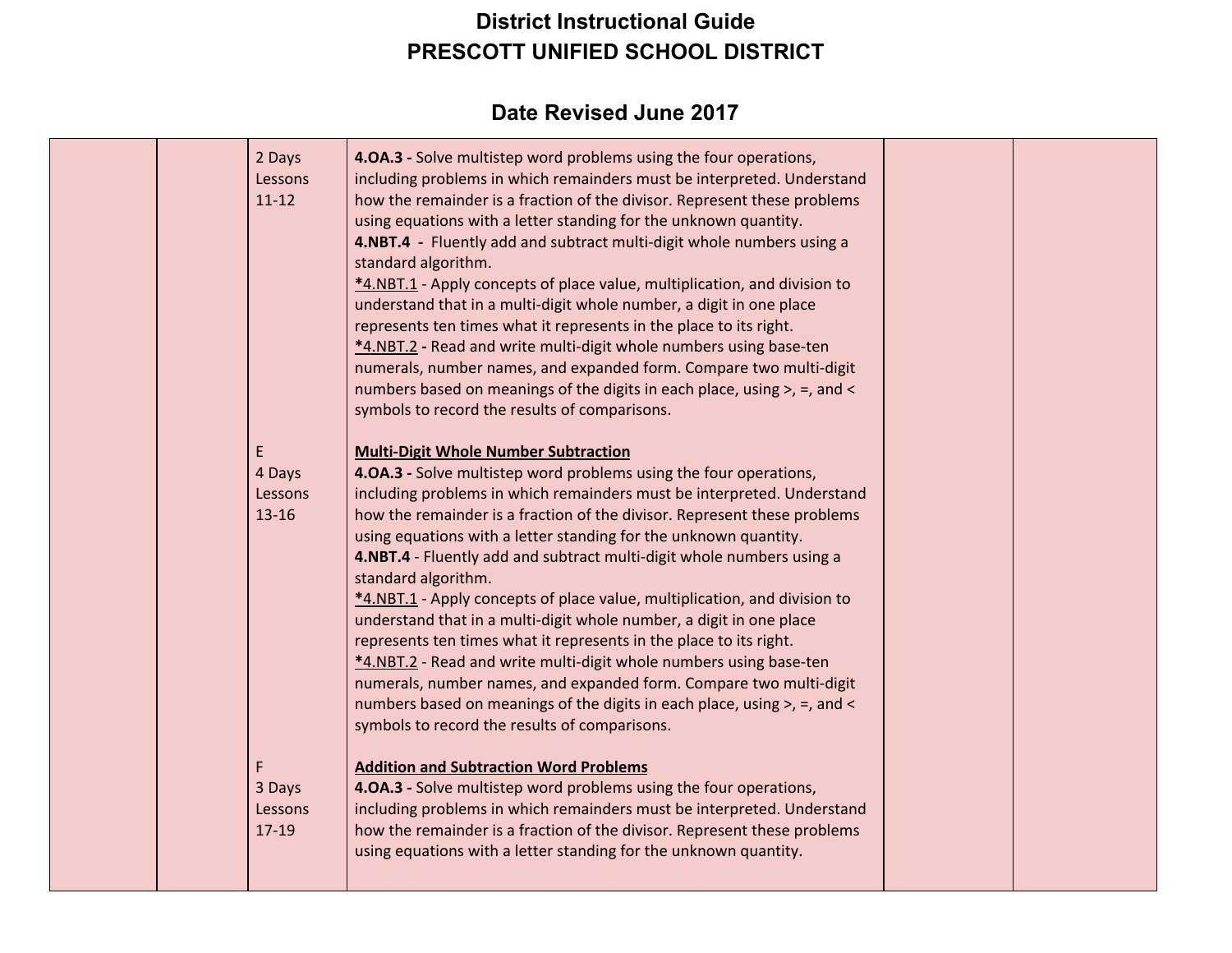|                  |                                                                                                                                                              | Assessment<br>3 Days                                     | *4.NBT.1 - Apply concepts of place value, multiplication, and division to<br>understand that in a multi-digit whole number, a digit in one place<br>represents ten times what it represents in the place to its right.<br>*4.NBT.2 - Read and write multi-digit whole numbers using base-ten<br>numerals, number names, and expanded form. Compare two multi-digit<br>numbers based on meanings of the digits in each place, using >, =, and <<br>symbols to record the results of comparisons.<br>*4.NBT.4 - Fluently add and subtract multi-digit whole numbers using a<br>standard algorithm.<br>End-of-Module Assessment: Topics A-F (review content 1 day, assessment<br>$1/2$ day, return $1/2$ day, remediation or further application 1 day)                                                                                                                                                                                                                                                                                                                                                                                                                                                                                                                                                                                       |                                       |                                                                                                                                                                                           |
|------------------|--------------------------------------------------------------------------------------------------------------------------------------------------------------|----------------------------------------------------------|--------------------------------------------------------------------------------------------------------------------------------------------------------------------------------------------------------------------------------------------------------------------------------------------------------------------------------------------------------------------------------------------------------------------------------------------------------------------------------------------------------------------------------------------------------------------------------------------------------------------------------------------------------------------------------------------------------------------------------------------------------------------------------------------------------------------------------------------------------------------------------------------------------------------------------------------------------------------------------------------------------------------------------------------------------------------------------------------------------------------------------------------------------------------------------------------------------------------------------------------------------------------------------------------------------------------------------------------|---------------------------------------|-------------------------------------------------------------------------------------------------------------------------------------------------------------------------------------------|
| <b>Time/Days</b> | <b>Module</b>                                                                                                                                                | <b>Topic</b>                                             | <b>Standards/ Skills</b><br>*Repeated/Reinforced                                                                                                                                                                                                                                                                                                                                                                                                                                                                                                                                                                                                                                                                                                                                                                                                                                                                                                                                                                                                                                                                                                                                                                                                                                                                                           | <b>Assessment</b>                     | <b>Resources</b>                                                                                                                                                                          |
| Week 5<br>7 Days | 2<br><b>Unit</b><br><b>Conversion</b><br>s and<br><b>Problem</b><br><b>Solving with</b><br><b>Metric</b><br><b>Measureme</b><br>nt<br><b>Omit</b><br>nothing | A<br>3 Days<br>Lessons 1-3<br>B<br>2 Days<br>Lessons 4-5 | <b>Metric Unit Conversions</b><br>4.MD.1 - Know relative sizes of<br>measurement units within one system of units including km, m, cm; kg, g;<br>Ib, oz.; I, mI; hr, min, sec. Within a single system of measurement, express<br>measurements in a larger unit in terms of a smaller unit and in a smaller<br>unit in terms of a larger unit. For example, know that 1 ft is 12 times as<br>long as 1 in. Express the length of a 4 ft snake as 48 in. Generate a<br>conversion table for feet and inches listing the number pairs (1,12), 2,24),<br>$(3, 36)$ .<br>4.MD.2 - Use the four operations to solve word problems and problems in<br>real-world context involving distances, intervals of time (hr, min, sec),<br>liquid volumes, masses of objects, and money, including decimals and<br>problems involving fractions with like denominators, and problems that<br>require expressing measurements given in a larger unit in terms of a<br>smaller unit. Represent measurement quantities using a variety of<br>representations, including number lines that feature a measurement scale.<br>4.MD.1 - Know relative sizes of measurement units within one system of<br>units including km, m, cm; kg, g; lb, oz.; l, ml; hr, min, sec. Within a single<br>system of measurement, express measurements in a larger unit in terms | <b>Module 2</b><br><b>Assessments</b> | <b>Parents</b><br><b>Resource Page</b><br><b>EngageNY</b><br>Module 2<br>Zearn Module 2<br><b>Module 2</b><br><b>Students Notes</b><br>& Exit Tickets<br><b>EMBARC</b><br><b>Module 2</b> |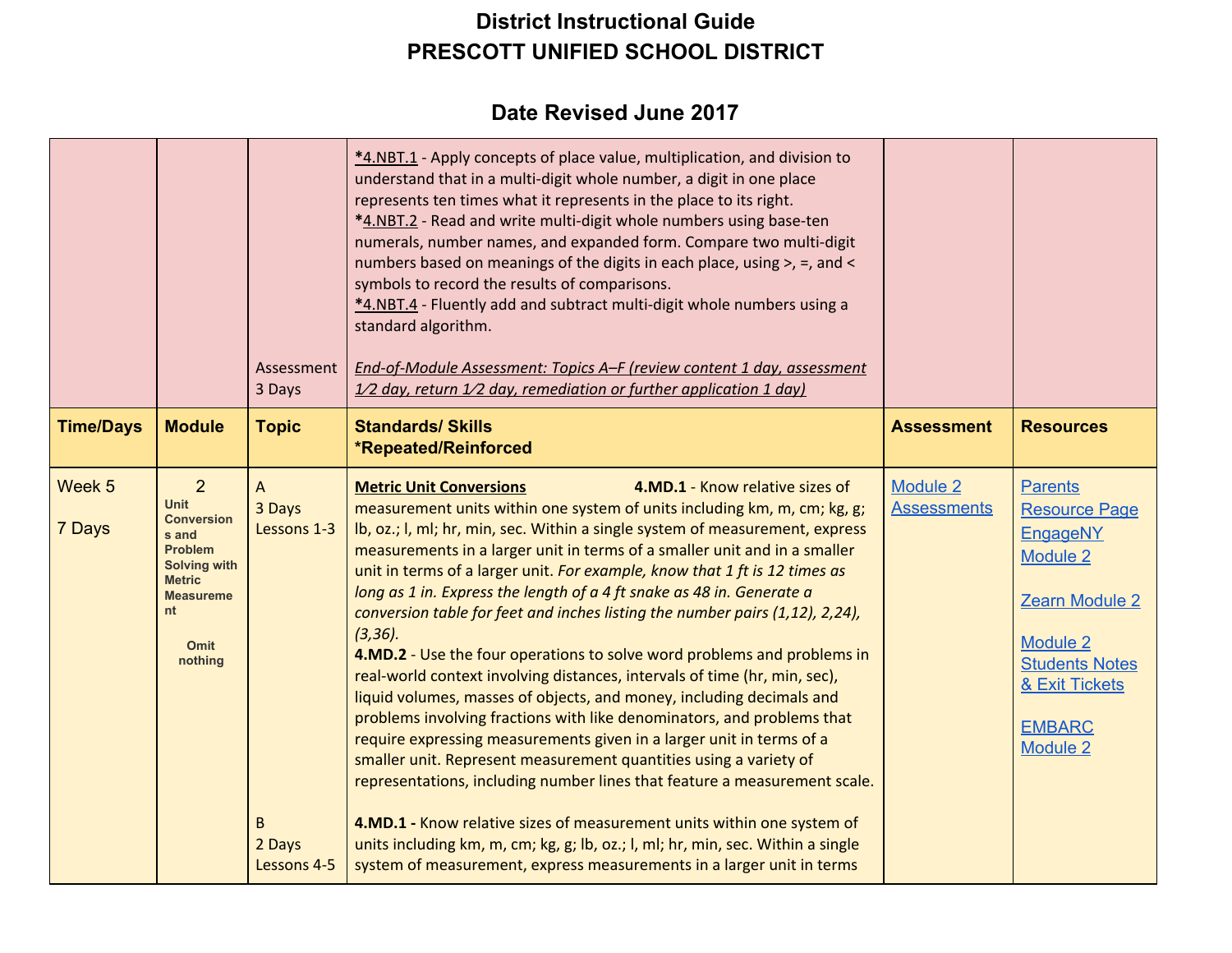|                                     |                                                                                                                                                                                                                                                                                                | Assessment<br>2 Days | of a smaller unit and in a smaller unit in terms of a larger unit. For<br>example, know that 1 ft is 12 times as long as 1 in. Express the length of a<br>4 ft snake as 48 in. Generate a conversion table for feet and inches listing<br>the number pairs (1,12), 2,24), (3,36).<br>4.MD.2 - Use the four operations to solve word problems and problems in<br>real-world context involving distances, intervals of time (hr, min, sec),<br>liquid volumes, masses of objects, and money, including decimals and<br>problems involving fractions with like denominators, and problems that<br>require expressing measurements given in a larger unit in terms of a<br>smaller unit. Represent measurement quantities using a variety of<br>representations, including number lines that feature a measurement scale.<br>End-of-Module Assessment: Topics A-B (assessment 1/2 day, return 1/2<br>day, remediation or further applications 1 day)                                                                                                                                                                                                                             |                                |                                                                                                                                                                                      |
|-------------------------------------|------------------------------------------------------------------------------------------------------------------------------------------------------------------------------------------------------------------------------------------------------------------------------------------------|----------------------|------------------------------------------------------------------------------------------------------------------------------------------------------------------------------------------------------------------------------------------------------------------------------------------------------------------------------------------------------------------------------------------------------------------------------------------------------------------------------------------------------------------------------------------------------------------------------------------------------------------------------------------------------------------------------------------------------------------------------------------------------------------------------------------------------------------------------------------------------------------------------------------------------------------------------------------------------------------------------------------------------------------------------------------------------------------------------------------------------------------------------------------------------------------------------|--------------------------------|--------------------------------------------------------------------------------------------------------------------------------------------------------------------------------------|
| <b>Time/Days</b>                    | <b>Module</b>                                                                                                                                                                                                                                                                                  | <b>Topic</b>         | <b>Standards/ Skills</b><br>*Repeated/Reinforced                                                                                                                                                                                                                                                                                                                                                                                                                                                                                                                                                                                                                                                                                                                                                                                                                                                                                                                                                                                                                                                                                                                             | <b>Assessment</b>              | <b>Resources</b>                                                                                                                                                                     |
| <b>Weeks</b><br>$6 - 12$<br>43 days | 3<br><b>Multi-Digit</b><br><b>Multiplicatio</b><br>n and<br><b>Division</b><br><b>Omit</b><br><b>Problems 1</b><br>& 4 from<br><b>Lesson 1</b><br>concept<br>developmen<br><b>Omit</b><br>drawing of<br>models in<br>problems <sub>2</sub><br>& 4 in<br>concept<br>developmen<br>t of lesson 8 | A<br>3 Days          | <b>Multiplicative Comparison Word Problems</b><br>4.0A.1 - Represent verbal statements of multiplicative comparisons as<br>multiplication equations. Interpret a multiplication equation as a<br>comparison (e.g., 35 is the number of objects in 5 groups, each containing<br>7 objects, and is also the number of objects in 7 groups, each containing 5<br>objects).<br>4.OA.2 - Multiply or divide within 1000 to solve word problems involving<br>multiplicative comparison (e.g., by using drawings and equations with a<br>symbol for the unknown number to represent the problem, distinguishing<br>multiplicative comparison from additive comparison). See Table 2.<br>4.MD.3 - Apply the area and perimeter formulas for rectangles in<br>mathematical problems and problems in real-world contexts including<br>problems with unknown side lengths. See Table 2.<br>*4.0A.3 - Solve multistep word problems using the four operations,<br>including problems in which remainders must be interpreted. Understand<br>how the remainder is a fraction of the divisor. Represent these problems<br>using equations with a letter standing for the unknown quantity. | Module 3<br><b>Assessments</b> | For parents:<br><b>Parents</b><br><b>Resource Page</b><br>EngageNY<br>Module 3<br><b>EMBARC</b><br>Module 3<br>Zearn Module 3<br>Module 3<br><b>Students Notes</b><br>& Exit Tickets |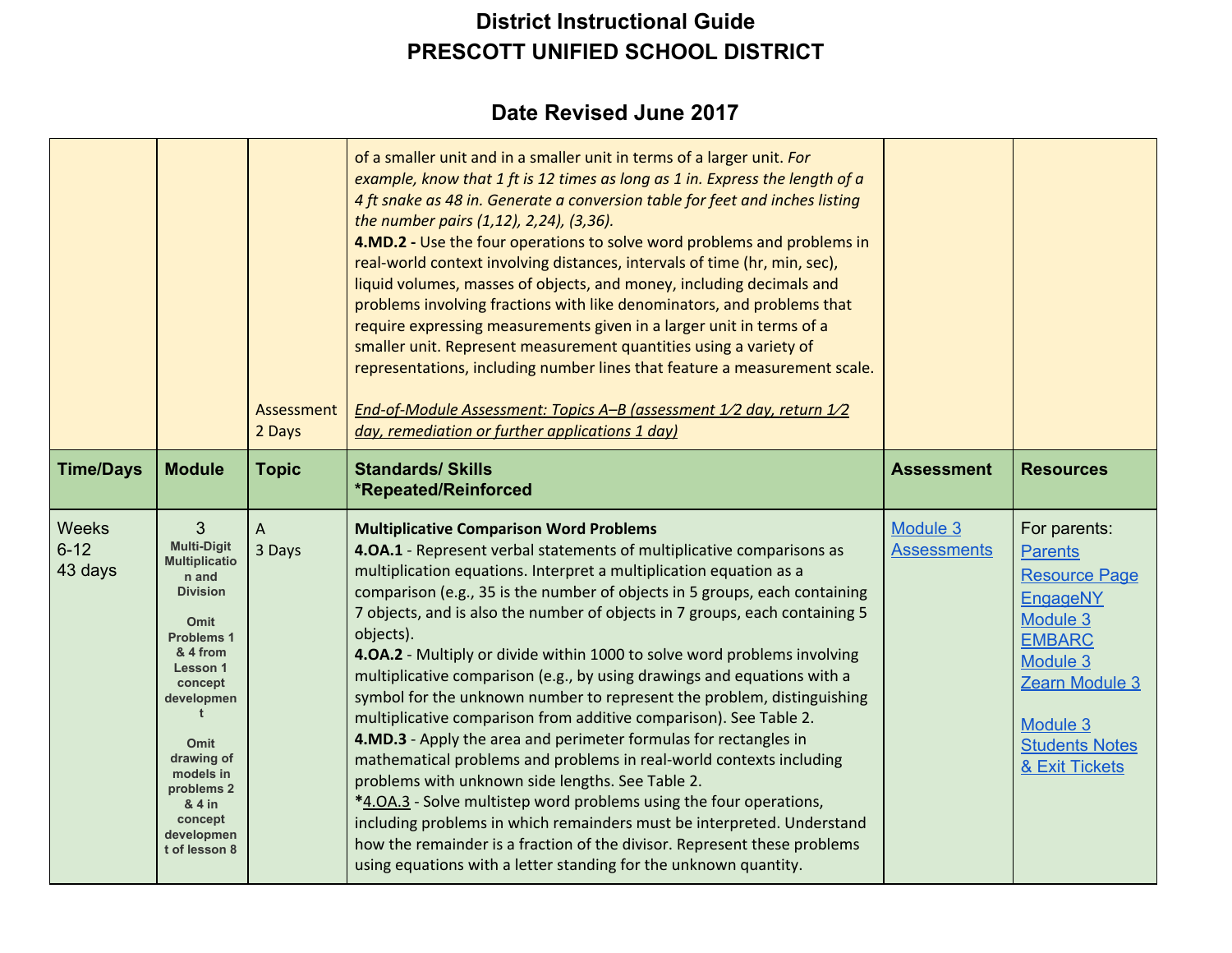| Omit                        |             |                                                                             |  |
|-----------------------------|-------------|-----------------------------------------------------------------------------|--|
| problem 2 of<br>problem set | B           | Multiplication by 10, 100, and 1,000                                        |  |
| in lesson 8                 | 3 Days      | 4.NBT.5 - Multiply a whole number of up to four digits by a one-digit       |  |
|                             | Lessons 4-6 | whole number, and multiply two two-digit numbers, using strategies          |  |
| Omit<br>lessons 10,         |             | based on place value and the properties of operations. Illustrate and       |  |
| 19, 21, 31,                 |             | explain the calculation by using equations, rectangular arrays, and/or area |  |
| 33                          |             | models.                                                                     |  |
|                             |             | *4.0A.1 - Represent verbal statements of multiplicative comparisons as      |  |
|                             |             | multiplication equations. Interpret a multiplication equation as a          |  |
|                             |             | comparison (e.g., 35 is the number of objects in 5 groups, each containing  |  |
|                             |             | 7 objects, and is also the number of objects in 7 groups, each containing 5 |  |
|                             |             | objects).                                                                   |  |
|                             |             | *4.0A.2 - Multiply or divide within 1000 to solve word problems involving   |  |
|                             |             | multiplicative comparison (e.g., by using drawings and equations with a     |  |
|                             |             | symbol for the unknown number to represent the problem, distinguishing      |  |
|                             |             | multiplicative comparison from additive comparison). See Table 2.           |  |
|                             |             | *4.NBT.1 - Apply concepts of place value, multiplication, and division to   |  |
|                             |             | understand that in a multi-digit whole number, a digit in one place         |  |
|                             |             | represents ten times what it represents in the place to its right.          |  |
|                             | С           |                                                                             |  |
|                             | 5 Days      | Multiplication of up to Four Digits by Single-Digit Numbers                 |  |
|                             | Lessons     | 4.NBT.5 - Multiply a whole number of up to four digits by a one-digit       |  |
|                             | $7 - 11$    | whole number, and multiply two two-digit numbers, using strategies          |  |
|                             | 9-10 (same  | based on place value and the properties of operations. Illustrate and       |  |
|                             | day)        | explain the calculation by using equations, rectangular arrays, and/or area |  |
|                             |             | models.                                                                     |  |
|                             |             | *4.0A.2 - Multiply or divide within 1000 to solve word problems involving   |  |
|                             |             | multiplicative comparison (e.g., by using drawings and equations with a     |  |
|                             |             | symbol for the unknown number to represent the problem, distinguishing      |  |
|                             |             | multiplicative comparison from additive comparison). See Table 2.           |  |
|                             |             | *4.NBT.1 - Apply concepts of place value, multiplication, and division to   |  |
|                             |             | understand that in a multi-digit whole number, a digit in one place         |  |
|                             | D           | represents ten times what it represents in the place to its right.          |  |
|                             | 2 Days      |                                                                             |  |
|                             | Lessons     | <b>Multiplication Word Problems</b>                                         |  |
|                             |             |                                                                             |  |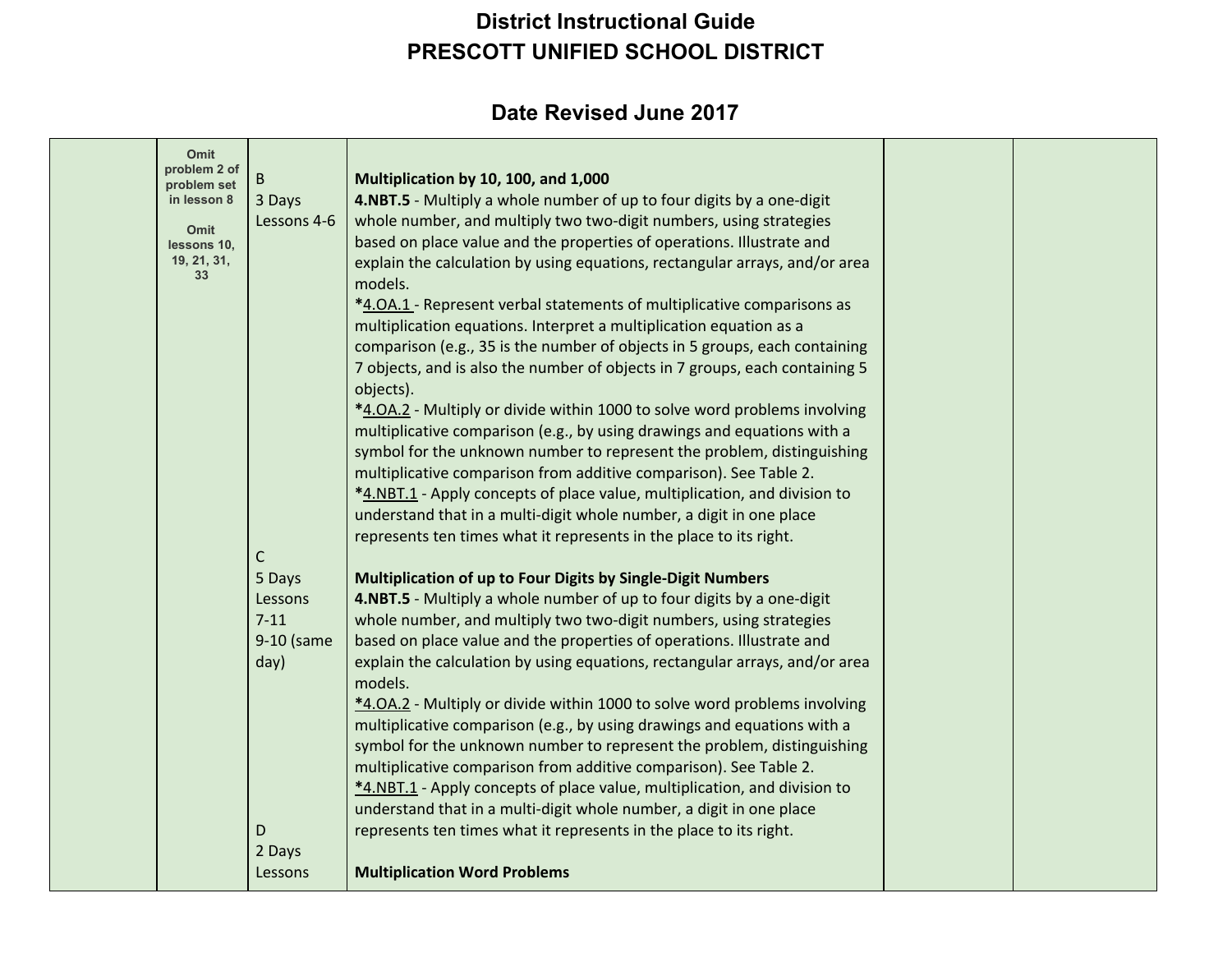| $12 - 13$                           | 4.0A.1 - Represent verbal statements of multiplicative comparisons as<br>multiplication equations. Interpret a multiplication equation as a<br>comparison (e.g., 35 is the number of objects in 5 groups, each containing<br>7 objects, and is also the number of objects in 7 groups, each containing 5<br>objects).<br>4.OA.2 - Multiply or divide within 1000 to solve word problems involving<br>multiplicative comparison (e.g., by using drawings and equations with a |  |
|-------------------------------------|------------------------------------------------------------------------------------------------------------------------------------------------------------------------------------------------------------------------------------------------------------------------------------------------------------------------------------------------------------------------------------------------------------------------------------------------------------------------------|--|
|                                     | symbol for the unknown number to represent the problem, distinguishing<br>multiplicative comparison from additive comparison). See Table 2.<br>4.0A.3 - Solve multistep word problems using the four operations,<br>including problems in which remainders must be interpreted. Understand<br>how the remainder is a fraction of the divisor. Represent these problems<br>using equations with a letter standing for the unknown quantity.                                   |  |
| 2 Days<br>Assessment                | 4.NBT.5 - Multiply a whole number of up to four digits by a one-digit<br>whole number, and multiply two two-digit numbers, using strategies<br>based on place value and the properties of operations. Illustrate and<br>explain the calculation by using equations, rectangular arrays, and/or area<br>models.                                                                                                                                                               |  |
| E<br>8 Days<br>Lessons              | Mid-Module Assessment: Topics A-D (review 1 day, assessment 1/2 day,<br>return 1/2 day)                                                                                                                                                                                                                                                                                                                                                                                      |  |
| $14 - 21$                           | <b>Division of Tens and Ones with Successive Remainders</b><br>4.NBT.6 - Demonstrate understanding of division by finding whole-number<br>quotients and remainders with up to four-digit dividends and one-digit<br>divisors.<br>*4.0A.3 - Solve multistep word problems using the four operations,<br>including problems in which remainders must be interpreted. Understand                                                                                                |  |
| F<br>4 Days<br>Lessons<br>$22 - 25$ | how the remainder is a fraction of the divisor. Represent these problems<br>using equations with a letter standing for the unknown quantity.<br><b>Reasoning with Divisibility</b>                                                                                                                                                                                                                                                                                           |  |
| G<br>8 Days                         | 4.0A.4 - Find all factor pairs for a whole number in the range 1 to 100 and<br>understand that a whole number is a multiple of each of its factors.                                                                                                                                                                                                                                                                                                                          |  |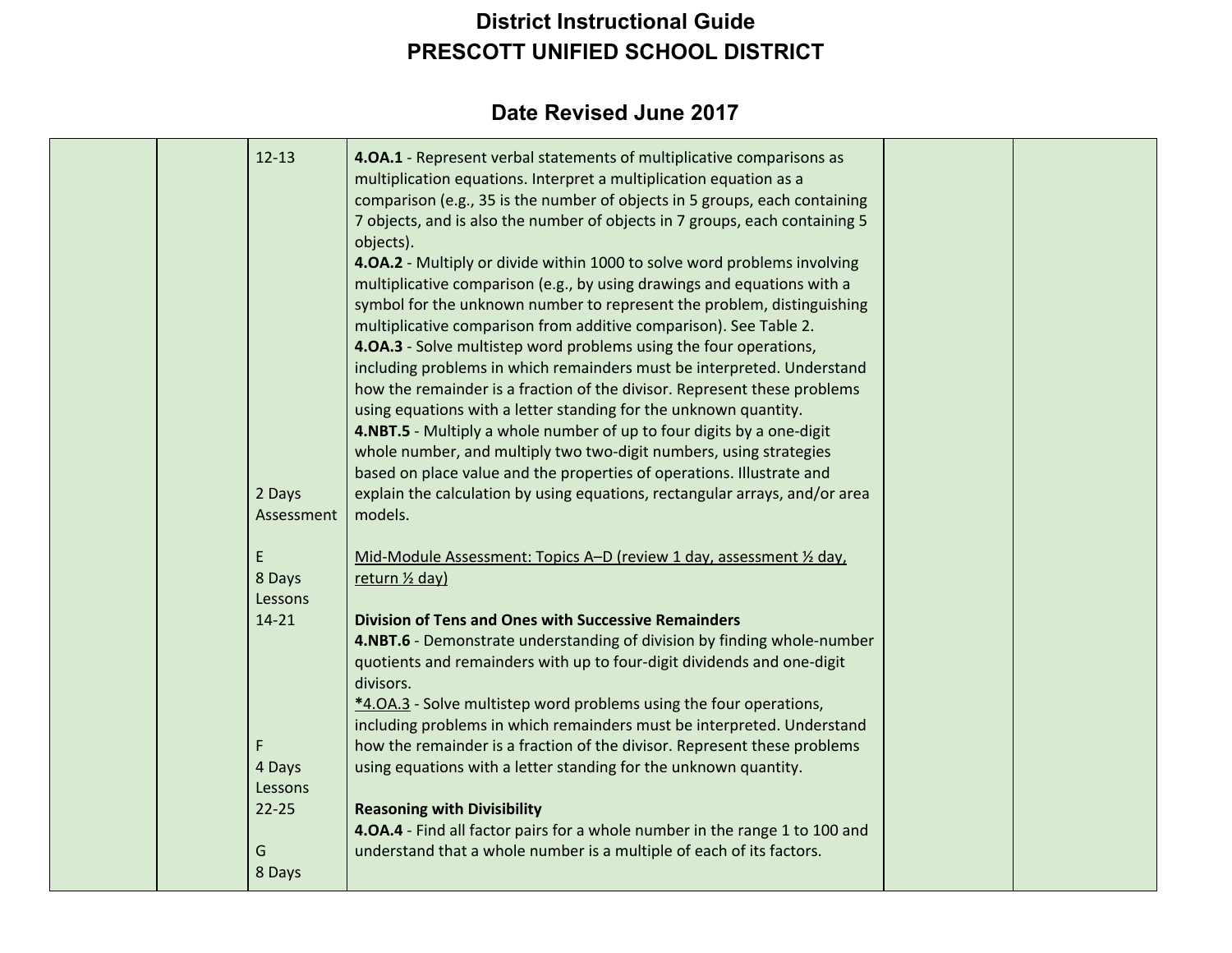| <b>Time/Days</b>                     | <b>Module</b>                              | н<br>5 Days<br>Lessons<br>34-38<br>3 Days<br>Assessment<br><b>Topic</b> | how the remainder is a fraction of the divisor. Represent these problems<br>using equations with a letter standing for the unknown quantity.<br>4.NBT.6 - Solve multistep word problems using the four operations,<br>including problems in which remainders must be interpreted. Understand<br>how the remainder is a fraction of the divisor. Represent these problems<br>using equations with a letter standing for the unknown quantity.<br>4.NBT.1 - Apply concepts of place value, multiplication, and division to<br>understand that in a multi-digit whole number, a digit in one place<br>represents ten times what it represents in the place to its right.<br><b>Multiplication of Two-Digit by Two-Digit Numbers</b><br>4.NBT.5 -Multiply a whole number of up to four digits by a one-digit whole<br>number, and multiply two two-digit numbers, using strategies based on<br>place value and the properties of operations. Illustrate and explain the<br>calculation by using equations, rectangular arrays, and/or area models.<br>*4.0A.3 -Solve multistep word problems using the four operations,<br>including problems in which remainders must be interpreted. Understand<br>how the remainder is a fraction of the divisor. Represent these problems<br>using equations with a letter standing for the unknown quantity.<br>*4.MD.3 - Apply the area and perimeter formulas for rectangles in<br>mathematical problems and problems in real-world contexts including<br>problems with unknown side lengths. See Table 2.<br>End-of-Module Assessment: Topics A-H (review 1 day, assessment 1/2 day,<br>return 1/2 day, remediation or further applications 1 day)<br><b>Standards/ Skills</b> | <b>Assessment</b>              | <b>Resources</b>                                       |
|--------------------------------------|--------------------------------------------|-------------------------------------------------------------------------|--------------------------------------------------------------------------------------------------------------------------------------------------------------------------------------------------------------------------------------------------------------------------------------------------------------------------------------------------------------------------------------------------------------------------------------------------------------------------------------------------------------------------------------------------------------------------------------------------------------------------------------------------------------------------------------------------------------------------------------------------------------------------------------------------------------------------------------------------------------------------------------------------------------------------------------------------------------------------------------------------------------------------------------------------------------------------------------------------------------------------------------------------------------------------------------------------------------------------------------------------------------------------------------------------------------------------------------------------------------------------------------------------------------------------------------------------------------------------------------------------------------------------------------------------------------------------------------------------------------------------------------------------------------------------------------------------------------------|--------------------------------|--------------------------------------------------------|
|                                      |                                            |                                                                         | *Repeated/Reinforced                                                                                                                                                                                                                                                                                                                                                                                                                                                                                                                                                                                                                                                                                                                                                                                                                                                                                                                                                                                                                                                                                                                                                                                                                                                                                                                                                                                                                                                                                                                                                                                                                                                                                               |                                |                                                        |
| <b>Weeks</b><br>$13 - 20$<br>45 Days | 5<br><b>Fraction</b><br><b>Equivalence</b> | <b>Topic A</b><br>6 days<br>Lessons 1-6                                 | <b>Decomposition &amp; Fraction Equivalence</b><br>4.NF.3a Understand addition and subtraction of fractions as joining and<br>separating parts referring to the same whole.                                                                                                                                                                                                                                                                                                                                                                                                                                                                                                                                                                                                                                                                                                                                                                                                                                                                                                                                                                                                                                                                                                                                                                                                                                                                                                                                                                                                                                                                                                                                        | Module 5<br><b>Assessments</b> | For parents:<br><b>Parents</b><br><b>Resource Page</b> |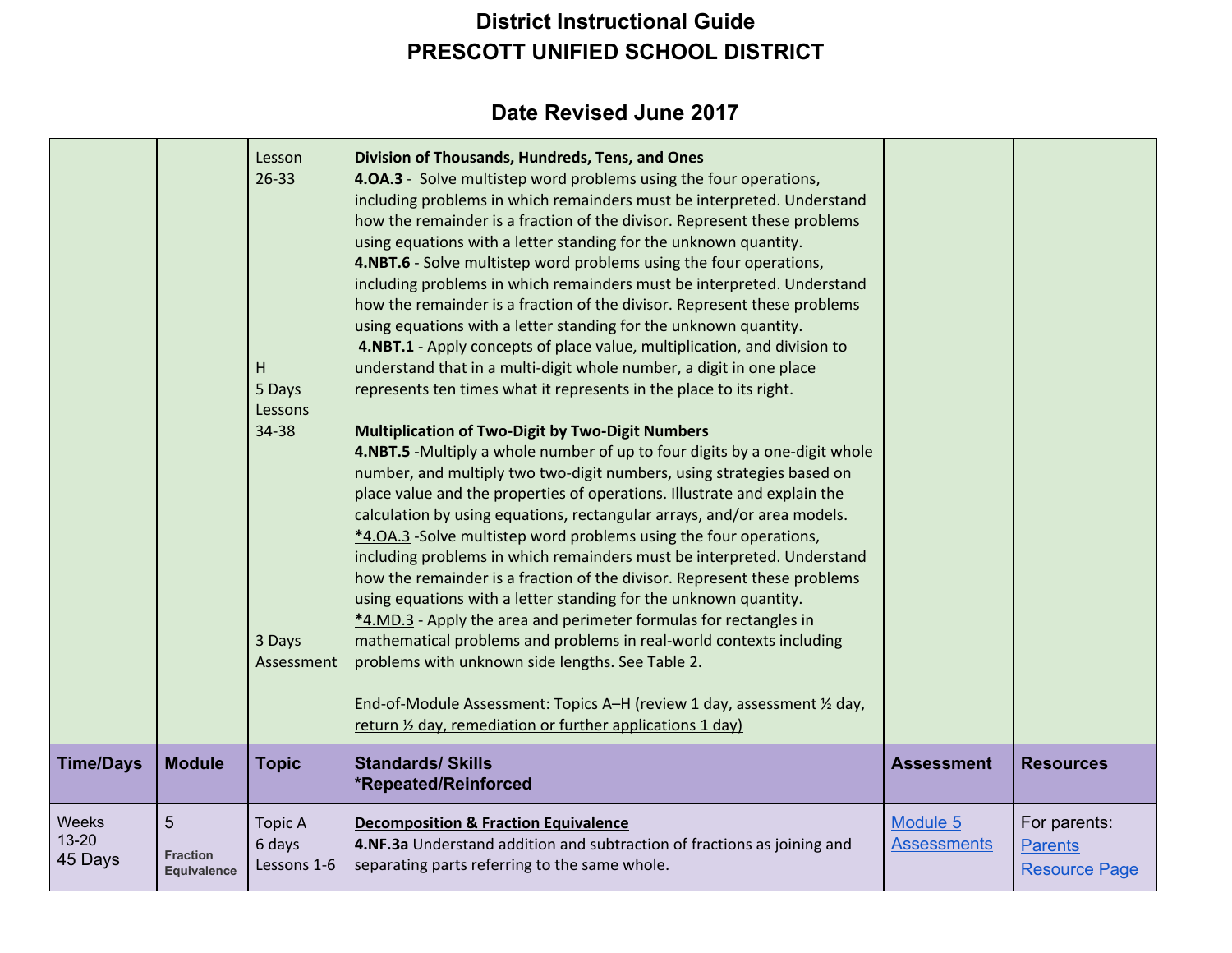| , Ordering,<br>and<br><b>Operations</b><br><b>Combine</b><br>lessons 1-3<br><b>Omit lesson</b><br>29, 40 | B<br>5 days<br>Lessons<br>$7 - 11$<br>$\mathsf{C}$<br>4 days<br>Lessons<br>$12 - 15$ | 4.NF.3b Decompose a fraction into a sum of fractions with the same<br>denominator in more than one way, recording each decomposition by an<br>equation. Justify decompositions, e.g., by using a visual fraction model.<br>4.NF.4a Understand a fraction a/b as a multiple of 1/b. For example, use a<br>visual fraction model to represent 5/4 as the product 5(1/4), recording the<br>conclusion by the equation $5/4 = 5(1/4)$<br><b>Fraction Equivalence Using Multiplication</b><br>4.NF.1 1. Explain why a fraction a/b is equivalent to a fraction (n x a)/(n x<br>b) by using visual fraction models, with attention to how the number and<br>size of the parts differ even though the two fractions themselves are the<br>same size. Use this principle to recognize and generate equivalent<br>fractions.<br>4.NF.3b Decompose a fraction into a sum of fractions with the same<br>denominator in more than one way, recording each decomposition by an<br>equation. Justify decompositions, e.g., by using a visual fraction model.<br><b>Fraction Comparison</b><br>4.NF.2 Compare two fractions with different numerators and different<br>denominators, e.g., by creating common denominators or numerators, or<br>by comparing to a benchmark fraction such as 1/2. Recognize that<br>comparisons are valid only when the two fractions refer to the same<br>whole. Record the results of comparisons with symbols $>$ , $=$ , or $\lt$ , and<br>justify the conclusions, e.g., by using a visual fraction model. | <b>EngageNY</b><br>Module 5<br><b>EMBARC</b><br>Module 5<br>Zearn Module 5<br>Module 5<br><b>Students Notes</b><br>& Exit Tickets |
|----------------------------------------------------------------------------------------------------------|--------------------------------------------------------------------------------------|----------------------------------------------------------------------------------------------------------------------------------------------------------------------------------------------------------------------------------------------------------------------------------------------------------------------------------------------------------------------------------------------------------------------------------------------------------------------------------------------------------------------------------------------------------------------------------------------------------------------------------------------------------------------------------------------------------------------------------------------------------------------------------------------------------------------------------------------------------------------------------------------------------------------------------------------------------------------------------------------------------------------------------------------------------------------------------------------------------------------------------------------------------------------------------------------------------------------------------------------------------------------------------------------------------------------------------------------------------------------------------------------------------------------------------------------------------------------------------------------------------------------------------|-----------------------------------------------------------------------------------------------------------------------------------|
|                                                                                                          | D<br>6 days<br>Lessons<br>$16 - 21$                                                  | <b>Addition and Subtraction of Fractions</b><br>4.NF.3a Understand addition and subtraction of fractions as joining and<br>separating parts referring to the same whole.<br>4.NF.3d Solve word problems involving addition and subtraction of<br>fractions referring to the same whole and having like denominators, e.g.,<br>by using visual fraction models and equations to represent the problem.<br>*4.NF.1 Explain why a fraction a/b is equivalent to a fraction (n x a)/(n x b)<br>by using visual fraction models, with attention to how the number and size<br>of the parts differ even though the two fractions themselves are the same<br>size. Use this principle to recognize and generate equivalent fractions.<br>*MD.2 Use the four operations to solve word problems involving                                                                                                                                                                                                                                                                                                                                                                                                                                                                                                                                                                                                                                                                                                                                 |                                                                                                                                   |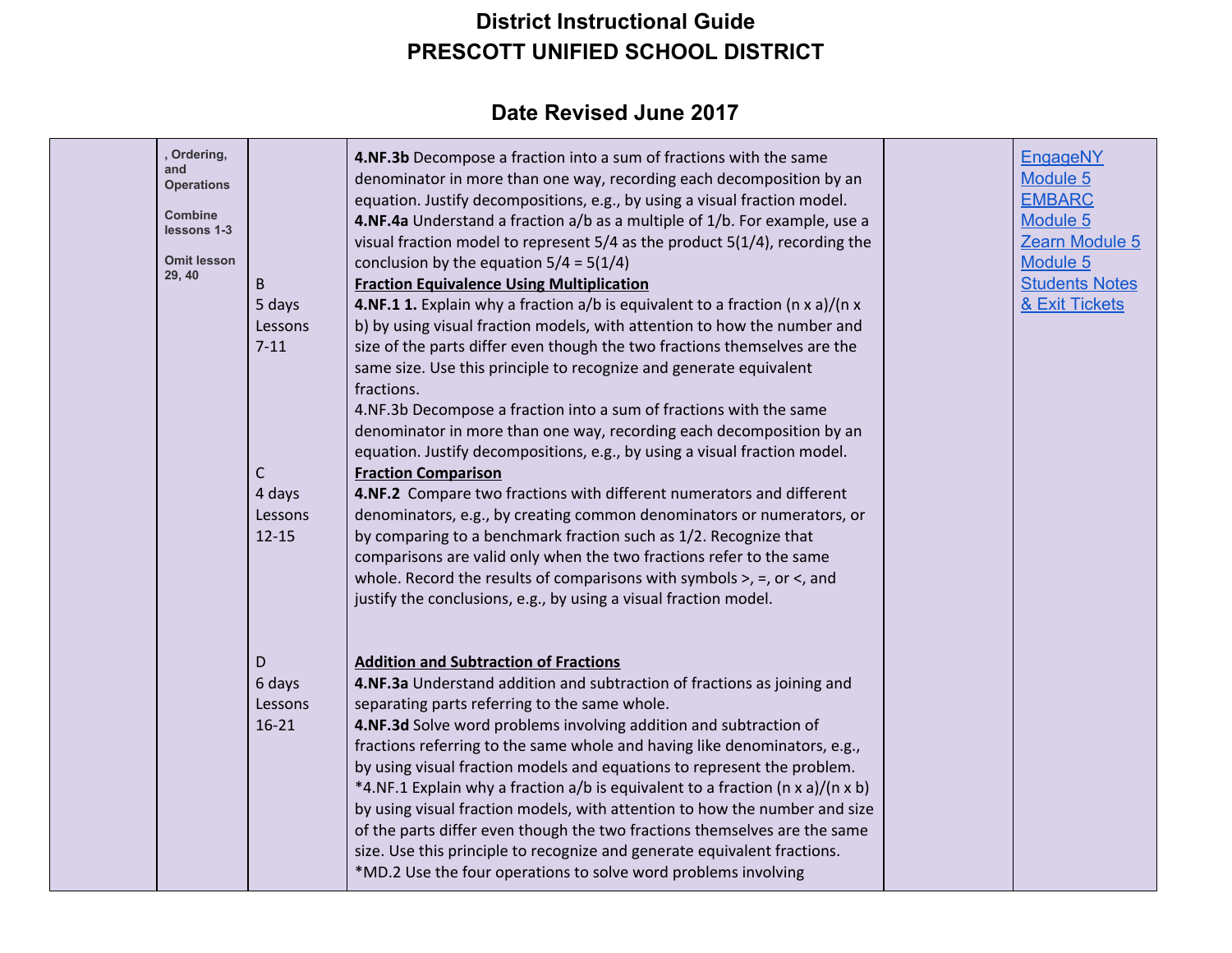|            | distances, intervals of time, liquid volumes, masses of objects, and money,<br>including problems involving simple fractions or decimals, and problems<br>that require expressing measurements given in a larger unit in terms of a<br>smaller unit. Represent measurement quantities using diagrams such as<br>number line diagrams that feature a measurement scale. |  |
|------------|------------------------------------------------------------------------------------------------------------------------------------------------------------------------------------------------------------------------------------------------------------------------------------------------------------------------------------------------------------------------|--|
| 2 Days     | Mid-Module Assessment: Topics A-D (assessment 1/2 day, return 1/2 day,                                                                                                                                                                                                                                                                                                 |  |
| Assessment | remediation or further applications 1 day)                                                                                                                                                                                                                                                                                                                             |  |
| E          | <b>Extending Fraction Equivalence to Fractions Greater Than 1</b>                                                                                                                                                                                                                                                                                                      |  |
| 7 Days     | 4.NF.2 Compare two fractions with different numerators and different                                                                                                                                                                                                                                                                                                   |  |
| Lessons    | denominators (e.g., by creating common denominators or numerators and                                                                                                                                                                                                                                                                                                  |  |
| $22 - 28$  | by comparing to a benchmark fraction). a. Understand that comparisons                                                                                                                                                                                                                                                                                                  |  |
|            | are valid only when the two fractions refer to the same size whole. b.                                                                                                                                                                                                                                                                                                 |  |
|            | Record the results of comparisons with symbols $>$ , $=$ , or $\lt$ , and justify the<br>conclusions                                                                                                                                                                                                                                                                   |  |
|            | <b>4.NF.3</b> Understand a fraction $a/b$ with $a > 1$ as a sum of unit fractions                                                                                                                                                                                                                                                                                      |  |
|            | (1/b). a. Understand addition and subtraction of fractions as joining and                                                                                                                                                                                                                                                                                              |  |
|            | separating parts referring to the same whole. b. Decompose a fraction into                                                                                                                                                                                                                                                                                             |  |
|            | a sum of fractions with the same denominator in more than one way (e.g.,                                                                                                                                                                                                                                                                                               |  |
|            | $3/8$ = 1/8 + 1/8+1/8; $3/8$ = 2/8 + 1/8; 2 1/8 = 1 + 1 + 1/8 + or 2 1/8 = 8/8 +                                                                                                                                                                                                                                                                                       |  |
|            | $8/8$ + $1/8$ ). c. Add and subtract mixed numbers with like denominators                                                                                                                                                                                                                                                                                              |  |
|            | (e.g., by using properties of operations and the relationship between                                                                                                                                                                                                                                                                                                  |  |
|            | addition and subtraction and/or by replacing each mixed number with an                                                                                                                                                                                                                                                                                                 |  |
|            | equivalent fraction). d. Solve word problems involving addition and                                                                                                                                                                                                                                                                                                    |  |
|            | subtraction of fractions referring to the same whole and having like                                                                                                                                                                                                                                                                                                   |  |
|            | denominators.<br>4.MD.4 Make a line plot to display a data set of measurements in fractions                                                                                                                                                                                                                                                                            |  |
|            | of a unit (1/2, 1/4, 1/8). Solve problems involving addition and subtraction                                                                                                                                                                                                                                                                                           |  |
|            | of fractions by using information presented in line plots.                                                                                                                                                                                                                                                                                                             |  |
|            | *4.NBT.6 Demonstrate understanding of division by finding                                                                                                                                                                                                                                                                                                              |  |
|            | whole-number quotients and remainders with up to four-digit dividends                                                                                                                                                                                                                                                                                                  |  |
|            | and one-digit divisors.                                                                                                                                                                                                                                                                                                                                                |  |
|            | *4.NF.1 Explain why a fraction a/b is equivalent to a fraction (n x a)/(n x b)                                                                                                                                                                                                                                                                                         |  |
|            | by using visual fraction models, with attention to how the number and size                                                                                                                                                                                                                                                                                             |  |
|            |                                                                                                                                                                                                                                                                                                                                                                        |  |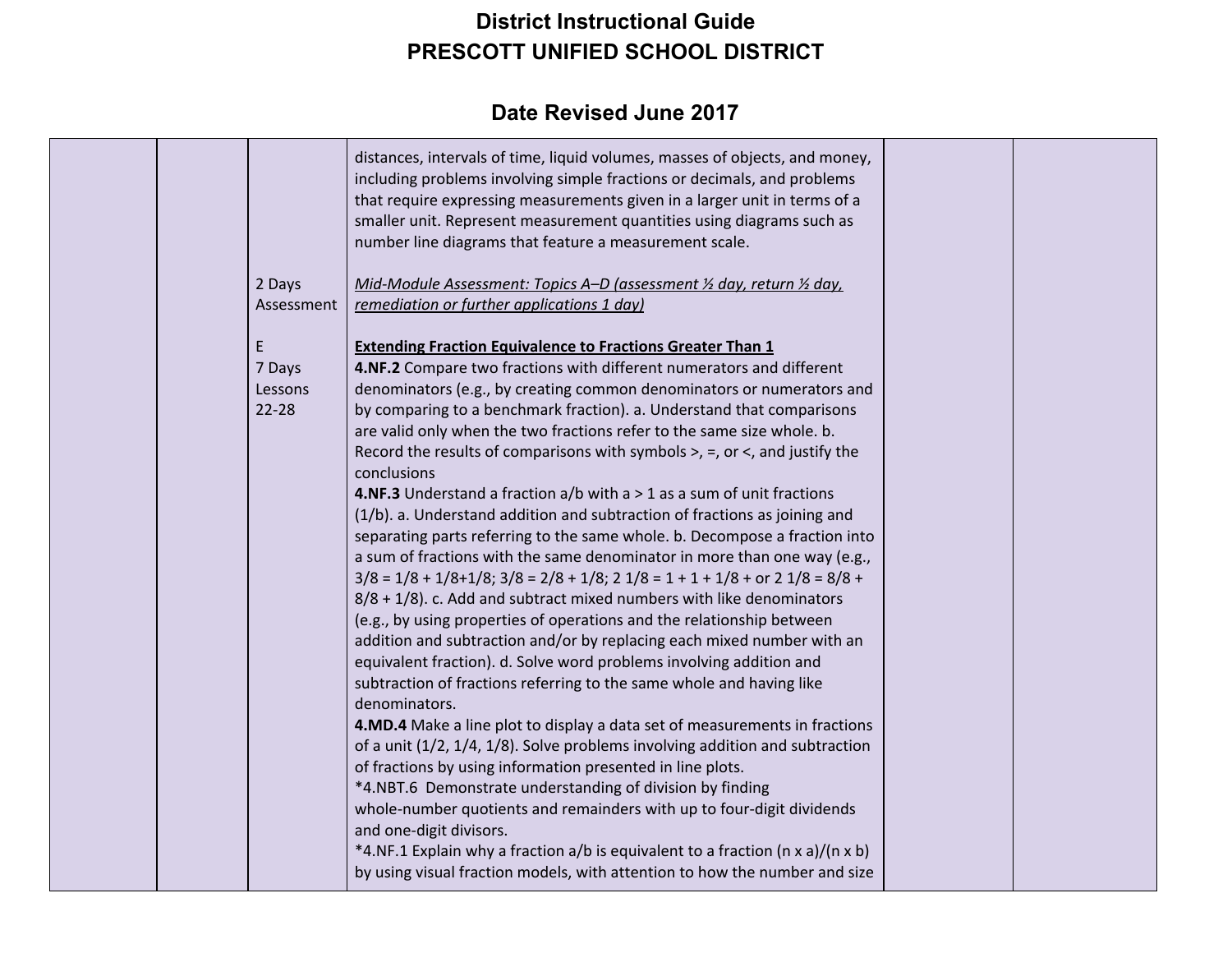| F<br>6 Days<br>Lessons<br>29-34 | of the parts differ even though the two fractions themselves are the same<br>size. Use this principle to understand and generate equivalent fractions.<br><b>Addition and Subtraction of Fractions by Decomposition</b><br>4.NF.3c Add and subtract mixed numbers with like denominators (e.g.,<br>by using properties of operations and the relationship between addition<br>and subtraction and/or by replacing each mixed number with an<br>equivalent fraction).<br>*4.MD.2 Use the four operations to solve word problems and problems in<br>real-world context involving distances, intervals of time (hr, min, sec),<br>liquid volumes, masses of objects, and money, including decimals and<br>problems involving fractions with like denominators, and problems that<br>require expressing measurements given in a larger unit in terms of a<br>smaller unit. Represent measurement quantities using a variety of<br>representations, including number lines that feature a measurement scale.                                                                                                                                                                                                                                                                                                                                                                                             |  |
|---------------------------------|-----------------------------------------------------------------------------------------------------------------------------------------------------------------------------------------------------------------------------------------------------------------------------------------------------------------------------------------------------------------------------------------------------------------------------------------------------------------------------------------------------------------------------------------------------------------------------------------------------------------------------------------------------------------------------------------------------------------------------------------------------------------------------------------------------------------------------------------------------------------------------------------------------------------------------------------------------------------------------------------------------------------------------------------------------------------------------------------------------------------------------------------------------------------------------------------------------------------------------------------------------------------------------------------------------------------------------------------------------------------------------------------------------|--|
| G<br>6 Days<br>Lessons<br>35-40 | <b>Repeated Addition of Fractions as Multiplication</b><br>4.NF.4 Build fractions from unit fractions. a. Understand a fraction aa bb<br>as a multiple of a unit fraction $1 bb$ . In general, $aa bb = a \times 1 bb$ . b.<br>Understand a multiple of $aa bb$ as a multiple of a unit fraction 1 $bb$ , and<br>use this understanding to multiply a whole number by a fraction. In<br>general, $n \times aa bb = nn \times xa abb$ . c. Solve word problems involving<br>multiplication of a whole number by a fraction.<br>*4.0A.2 Multiply or divide within 1000 to solve word problems involving<br>multiplicative comparison<br>*4.MD.2 Use the four operations to solve word problems and problems in<br>real-world context involving distances, intervals of time (hr, min, sec),<br>liquid volumes, masses of objects, and money, including decimals and<br>problems involving fractions with like denominators, and problems that<br>require expressing measurements given in a larger unit in terms of a<br>smaller unit. Represent measurement quantities using a variety of<br>representations, including number lines that feature a measurement scale.<br>* 4.MD.4 Make a line plot to display a data set of measurements in<br>fractions of a unit (1/2, 1/4, 1/8). Solve problems involving addition and<br>subtraction of fractions by using information presented in line plots. |  |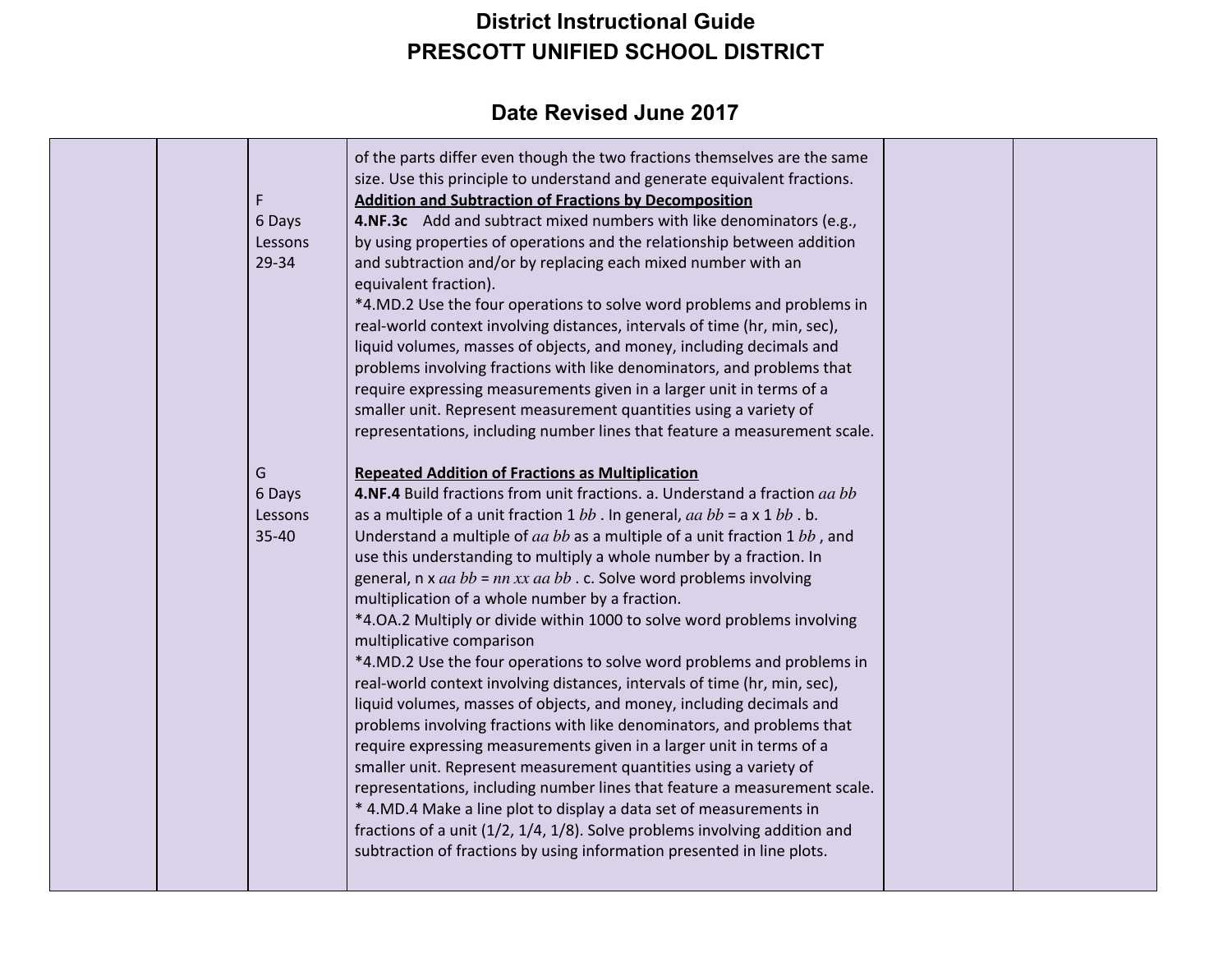|                               |                                                                | H<br>1 Day<br>Lesson 41<br>2 Days<br>Assessment         | <b>Exploring a Fraction Pattern</b><br>4.0A.5 Generate a number pattern that follows a given rule. Identify<br>apparent features of the pattern that were not explicit in the rule itself<br>and explain the pattern informally (e.g., given the rule "add 3" and the<br>starting number 1, generate terms in the resulting sequence and observe<br>that the terms appear to alternate between odd and even numbers).<br>End-of-Module Assessment: Topics A-H (assessment 1/2 day, return 1/2 day,<br>remediation or further applications 1 day)                                                                                                                                                                                                                                                                                                                                                                                                                                                                                                                                                                                                                                                                                                                                                                                                                                                                            |                                |                                                                                                                                                                                             |
|-------------------------------|----------------------------------------------------------------|---------------------------------------------------------|-----------------------------------------------------------------------------------------------------------------------------------------------------------------------------------------------------------------------------------------------------------------------------------------------------------------------------------------------------------------------------------------------------------------------------------------------------------------------------------------------------------------------------------------------------------------------------------------------------------------------------------------------------------------------------------------------------------------------------------------------------------------------------------------------------------------------------------------------------------------------------------------------------------------------------------------------------------------------------------------------------------------------------------------------------------------------------------------------------------------------------------------------------------------------------------------------------------------------------------------------------------------------------------------------------------------------------------------------------------------------------------------------------------------------------|--------------------------------|---------------------------------------------------------------------------------------------------------------------------------------------------------------------------------------------|
| <b>Time/Days</b>              | <b>Module</b>                                                  | <b>Topic</b>                                            | <b>Standards/ Skills</b><br>*Repeated/Reinforced                                                                                                                                                                                                                                                                                                                                                                                                                                                                                                                                                                                                                                                                                                                                                                                                                                                                                                                                                                                                                                                                                                                                                                                                                                                                                                                                                                            | <b>Assessment</b>              | <b>Resources</b>                                                                                                                                                                            |
| Weeks<br>$21 - 24$<br>20 Days | $6\phantom{1}6$<br>Decimal<br><b>Fractions</b><br>Omit nothing | A<br>3 Days<br>Lesson 1-3<br>B<br>5 Days<br>Lessons 4-8 | <b>Exploration of Tenths</b><br>4.NF.6 - Use decimal notation for fractions with denominators 10 (tenths)<br>or 100 (hundredths), and locate these decimals on a number line.<br>*4.NBT.1 - Apply concepts of place value, multiplication, and division to<br>understand that in a multi-digit whole number, a digit in one place<br>represents ten times what it represents in the place to its right.<br>*4.MD.1 - Know relative sizes of measurement units within one system of<br>units including km, m, cm; kg, g; lb, oz.; l, ml; hr, min, sec. Within a single<br>system of measurement, express measurements in a larger unit in terms<br>of a smaller unit and in a smaller unit in terms of a larger unit. For<br>example, know that 1 ft is 12 times as long as 1 in. Express the length of a<br>4 ft snake as 48 in. Generate a conversion table for feet and inches listing<br>the number pairs (1,12), 2,24), (3,36).<br><b>Tenths and Hundredths</b><br>4.NF.5 - Express a fraction with denominator 10 as an equivalent fraction<br>with denominator 100, and use this technique to add two fractions with<br>respective denominators 10 (tenths) and 100 (hundredths). For example,<br>express 3/10 as 30/100, and ad 3/10 + 4/100 = 34/100. (Note: Students<br>who can generate equivalent fractions can develop strategies for adding<br>fractions with unlike denominators in general. But addition and | Module 6<br><b>Assessments</b> | For parents:<br><b>Parents</b><br><b>Resource Page</b><br><b>EngageNY</b><br>Module 6<br><b>EMBARC</b><br>Module 6<br>Zearn Module 6<br>Module 6<br><b>Students Notes</b><br>& Exit Tickets |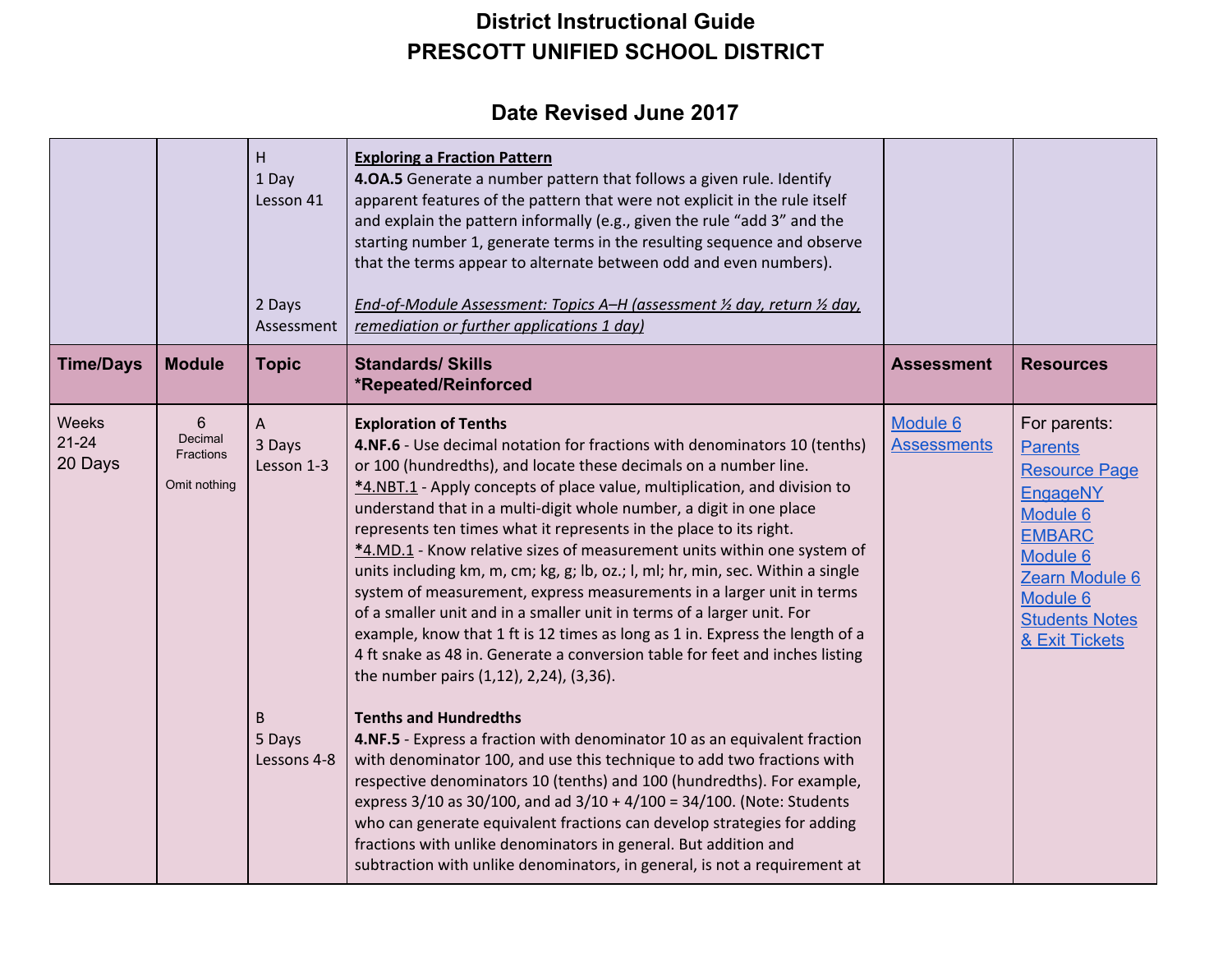|  |                            | this grade.)<br>4.NF.6 - Use decimal notation for fractions with denominators 10 (tenths)<br>or 100 (hundredths), and locate these decimals on a number line.<br>4.NBT.1 - Apply concepts of place value, multiplication, and division to<br>understand that in a multi-digit whole number, a digit in one place<br>represents ten times what it represents in the place to its right.<br><b>4.NF.1</b> - Explain why a fraction $a/b$ is equivalent to a fraction (n x a)/(n x b)<br>by using visual fraction models, with attention to how the number and size<br>of the parts differ even though the two fractions themselves are the same<br>size. Use this principle to understand and generate equivalent fractions. |  |
|--|----------------------------|----------------------------------------------------------------------------------------------------------------------------------------------------------------------------------------------------------------------------------------------------------------------------------------------------------------------------------------------------------------------------------------------------------------------------------------------------------------------------------------------------------------------------------------------------------------------------------------------------------------------------------------------------------------------------------------------------------------------------|--|
|  |                            | 4.NF.7 - Compare two decimals to hundredths by reasoning about their<br>size. Understand that comparisons are valid only when the two decimals<br>refer to the same whole. Record the results of comparisons with the<br>symbols $>$ , $=$ , or $\lt$ .<br>4.MD.1 - Know relative sizes of measurement units within one system of                                                                                                                                                                                                                                                                                                                                                                                          |  |
|  |                            | units including km, m, cm; kg, g; lb, oz.; l, ml; hr, min, sec. Within a single<br>system of measurement, express measurements in a larger unit in terms<br>of a smaller unit and in a smaller unit in terms of a larger unit. For<br>example, know that 1 ft is 12 times as long as 1 in. Express the length of a<br>4 ft snake as 48 in. Generate a conversion table for feet and inches listing<br>the number pairs (1,12), 2,24), (3,36).                                                                                                                                                                                                                                                                              |  |
|  | 2 Days<br>Mid-assess.      | Mid-Module Assessment: Topics A-B (assessment 1 day, return 1/2 day,<br>remediation or further applications 1/2 day)                                                                                                                                                                                                                                                                                                                                                                                                                                                                                                                                                                                                       |  |
|  | С<br>3 Days<br>Lesson 9-11 | <b>Decimal Comparisons</b><br>4.NF.7 - Compare two decimals to hundredths by reasoning about their<br>size. Understand that comparisons are valid only when the two decimals<br>refer to the same whole. Record the results of comparisons with the<br>symbols $>$ , $=$ , or $\lt$ .<br>4.MD.1 -Know relative sizes of measurement units within one system of<br>units including km, m, cm; kg, g; lb, oz.; l, ml; hr, min, sec. Within a single<br>system of measurement, express measurements in a larger unit in terms<br>of a smaller unit and in a smaller unit in terms of a larger unit. For<br>example, know that 1 ft is 12 times as long as 1 in. Express the length of a                                       |  |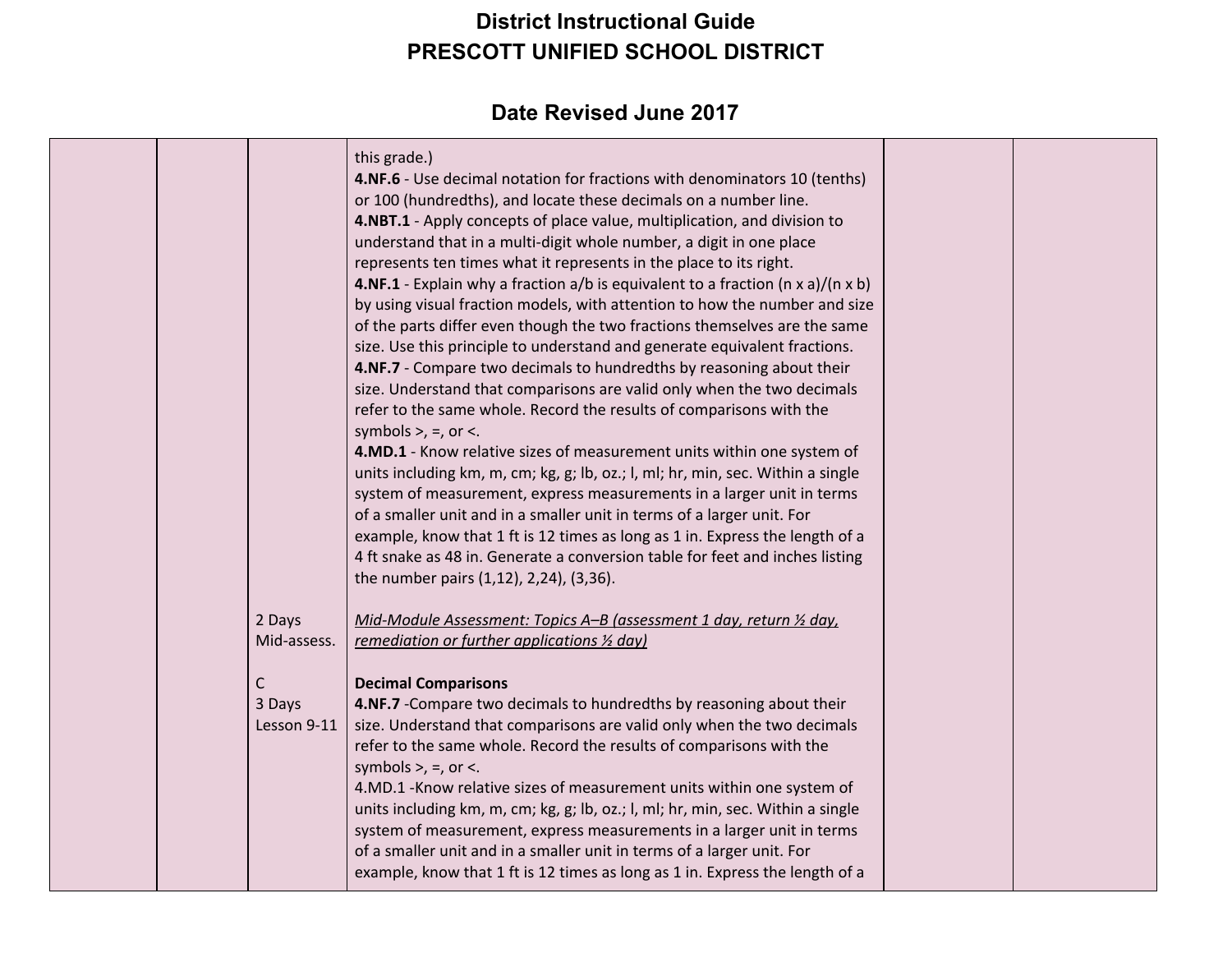|           | 4 ft snake as 48 in. Generate a conversion table for feet and inches listing<br>the number pairs (1,12), 2,24), (3,36).<br>4.MD.2 -Use the four operations to solve word problems and problems in<br>real-world context involving distances, intervals of time (hr, min, sec),<br>liquid volumes, masses of objects, and money, including decimals and<br>problems involving fractions with like denominators, and problems that<br>require expressing measurements given in a larger unit in terms of a<br>smaller unit. Represent measurement quantities using a variety of<br>representations, including number lines that feature a measurement scale. |  |
|-----------|------------------------------------------------------------------------------------------------------------------------------------------------------------------------------------------------------------------------------------------------------------------------------------------------------------------------------------------------------------------------------------------------------------------------------------------------------------------------------------------------------------------------------------------------------------------------------------------------------------------------------------------------------------|--|
| D         | <b>Addition with Tenths and Hundredths</b>                                                                                                                                                                                                                                                                                                                                                                                                                                                                                                                                                                                                                 |  |
| 3 Days    | 4.NF.5 - Express a fraction with denominator 10 as an equivalent fraction                                                                                                                                                                                                                                                                                                                                                                                                                                                                                                                                                                                  |  |
| Lessons   | with denominator 100, and use this technique to add two fractions with                                                                                                                                                                                                                                                                                                                                                                                                                                                                                                                                                                                     |  |
| $12 - 14$ | respective denominators 10 (tenths) and 100 (hundredths). For example,                                                                                                                                                                                                                                                                                                                                                                                                                                                                                                                                                                                     |  |
|           | express $3/10$ as $30/100$ , and ad $3/10 + 4/100 = 34/100$ . (Note: Students                                                                                                                                                                                                                                                                                                                                                                                                                                                                                                                                                                              |  |
|           | who can generate equivalent fractions can develop strategies for adding                                                                                                                                                                                                                                                                                                                                                                                                                                                                                                                                                                                    |  |
|           | fractions with unlike denominators in general. But addition and                                                                                                                                                                                                                                                                                                                                                                                                                                                                                                                                                                                            |  |
|           | subtraction with unlike denominators, in general, is not a requirement at                                                                                                                                                                                                                                                                                                                                                                                                                                                                                                                                                                                  |  |
|           | this grade.)                                                                                                                                                                                                                                                                                                                                                                                                                                                                                                                                                                                                                                               |  |
|           | *4.NF.6 - Use decimal notation for fractions with denominators 10 (tenths)                                                                                                                                                                                                                                                                                                                                                                                                                                                                                                                                                                                 |  |
|           | or 100 (hundredths), and locate these decimals on a number line.                                                                                                                                                                                                                                                                                                                                                                                                                                                                                                                                                                                           |  |
|           | *4.NF.3c - c. Add and subtract mixed numbers with like denominators                                                                                                                                                                                                                                                                                                                                                                                                                                                                                                                                                                                        |  |
|           | (e.g., by using properties of operations and the relationship between                                                                                                                                                                                                                                                                                                                                                                                                                                                                                                                                                                                      |  |
|           | addition and subtraction and/or by replacing each mixed number with an                                                                                                                                                                                                                                                                                                                                                                                                                                                                                                                                                                                     |  |
|           | equivalent fraction).                                                                                                                                                                                                                                                                                                                                                                                                                                                                                                                                                                                                                                      |  |
|           | *4.MD.1 - Know relative sizes of measurement units within one system of                                                                                                                                                                                                                                                                                                                                                                                                                                                                                                                                                                                    |  |
|           | units including km, m, cm; kg, g; lb, oz.; l, ml; hr, min, sec. Within a single                                                                                                                                                                                                                                                                                                                                                                                                                                                                                                                                                                            |  |
|           | system of measurement, express measurements in a larger unit in terms                                                                                                                                                                                                                                                                                                                                                                                                                                                                                                                                                                                      |  |
|           | of a smaller unit and in a smaller unit in terms of a larger unit. For                                                                                                                                                                                                                                                                                                                                                                                                                                                                                                                                                                                     |  |
|           | example, know that 1 ft is 12 times as long as 1 in. Express the length of a                                                                                                                                                                                                                                                                                                                                                                                                                                                                                                                                                                               |  |
|           | 4 ft snake as 48 in. Generate a conversion table for feet and inches listing                                                                                                                                                                                                                                                                                                                                                                                                                                                                                                                                                                               |  |
|           | the number pairs (1,12), 2,24), (3,36).                                                                                                                                                                                                                                                                                                                                                                                                                                                                                                                                                                                                                    |  |
| E         |                                                                                                                                                                                                                                                                                                                                                                                                                                                                                                                                                                                                                                                            |  |
| 2 Days    | <b>Money Amounts as Decimal Numbers</b><br>4.MD.2 Use the four operations to solve word problems and problems in                                                                                                                                                                                                                                                                                                                                                                                                                                                                                                                                           |  |
|           |                                                                                                                                                                                                                                                                                                                                                                                                                                                                                                                                                                                                                                                            |  |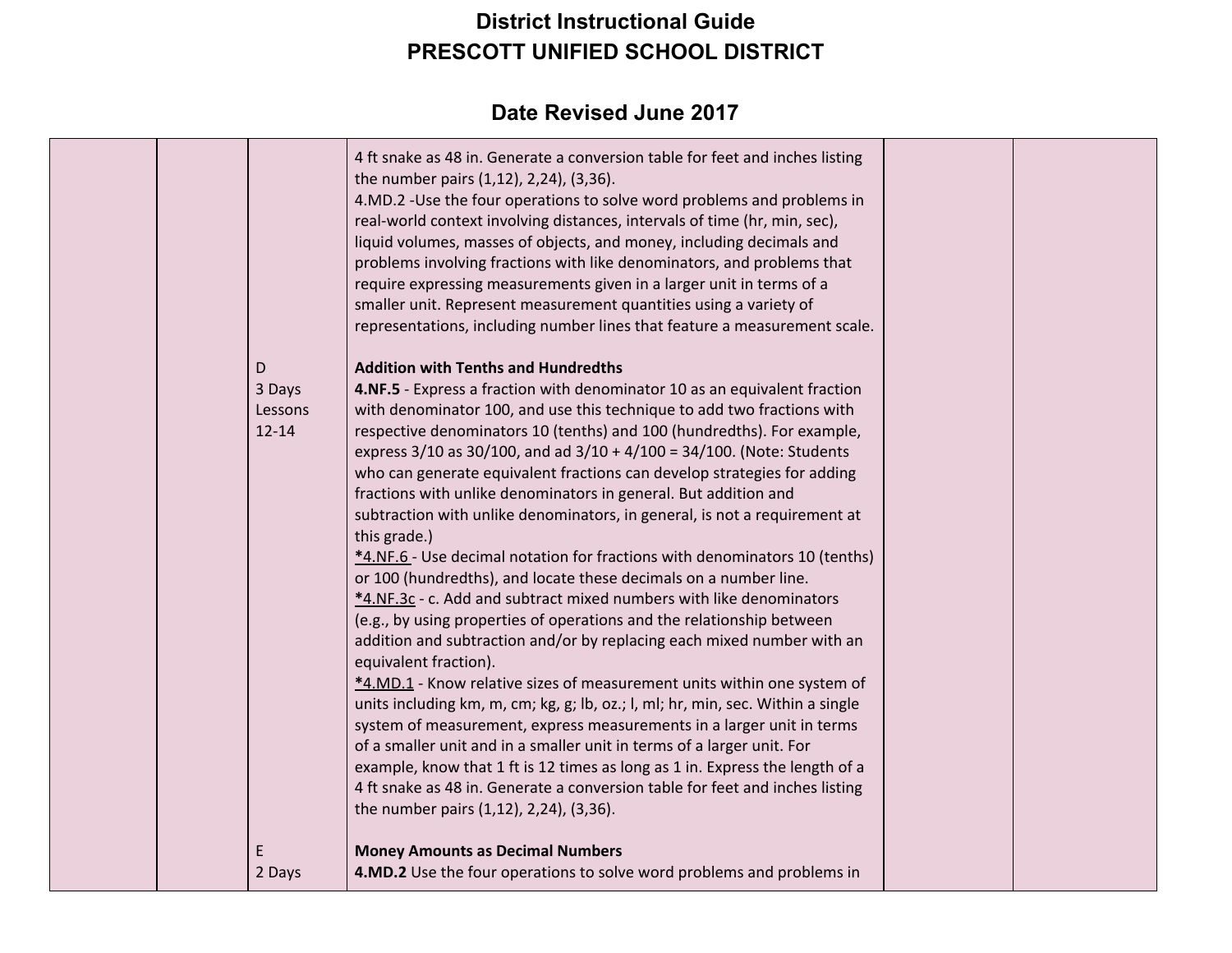|                      |                                                                                                                                                                                                             | Lessons<br>$15 - 16$<br>2 Days<br>End Assess.                                          | real-world context involving distances, intervals of time (hr, min, sec),<br>liquid volumes, masses of objects, and money, including decimals and<br>problems involving fractions with like denominators, and problems that<br>require expressing measurements given in a larger unit in terms of a<br>smaller unit. Represent measurement quantities using a variety of<br>representations, including number lines that feature a measurement scale.<br>*4.NF.5 - Express a fraction with denominator 10 as an equivalent fraction<br>with denominator 100, and use this technique to add two fractions with<br>respective denominators 10 (tenths) and 100 (hundredths). For example,<br>express $3/10$ as $30/100$ , and ad $3/10 + 4/100 = 34/100$ . (Note: Students<br>who can generate equivalent fractions can develop strategies for adding<br>fractions with unlike denominators in general. But addition and<br>subtraction with unlike denominators, in general, is not a requirement at<br>this grade.)<br>4.NF.6 - Use decimal notation for fractions with denominators 10 (tenths)<br>or 100 (hundredths), and locate these decimals on a number line.<br>End-of-Module Assessment: Topics A-E (assessment 1 day, return 1/2 day,<br>remediation or further applications 1/2 day) |                                |                                                                                                                                                                                                |
|----------------------|-------------------------------------------------------------------------------------------------------------------------------------------------------------------------------------------------------------|----------------------------------------------------------------------------------------|-------------------------------------------------------------------------------------------------------------------------------------------------------------------------------------------------------------------------------------------------------------------------------------------------------------------------------------------------------------------------------------------------------------------------------------------------------------------------------------------------------------------------------------------------------------------------------------------------------------------------------------------------------------------------------------------------------------------------------------------------------------------------------------------------------------------------------------------------------------------------------------------------------------------------------------------------------------------------------------------------------------------------------------------------------------------------------------------------------------------------------------------------------------------------------------------------------------------------------------------------------------------------------------------------|--------------------------------|------------------------------------------------------------------------------------------------------------------------------------------------------------------------------------------------|
| <b>Time/Days</b>     | <b>Module</b>                                                                                                                                                                                               | <b>Topic</b>                                                                           | <b>Standards/ Skills</b><br>*Repeated/Reinforced                                                                                                                                                                                                                                                                                                                                                                                                                                                                                                                                                                                                                                                                                                                                                                                                                                                                                                                                                                                                                                                                                                                                                                                                                                                | <b>Assessment</b>              | <b>Resources</b>                                                                                                                                                                               |
| $25 - 28$<br>20 days | $\overline{4}$<br>Angle<br><b>Measure</b><br>and Plane<br><b>Figures</b><br><b>Embed</b><br>entire<br>module into<br>other<br>modules.<br><b>Topic A</b><br>could be<br>taught in Art<br>during<br>module 3 | A<br>4 days<br>Lessons 1-4<br>$\sf B$<br>4 days<br>Lessons 5-8<br>2 Days<br>Assessment | <b>Angle Measure and Plane Figures</b><br>4.G.1 - Draw points, lines, line segments, rays, angles (right, acute,<br>obtuse), and perpendicular and parallel lines. Identify these in<br>two-dimensional figures.<br>4.MD.5 Recognize angles as geometric shapes that are formed wherever<br>two rays share a common endpoint, and understand concepts of angle<br>measurement: a. An angle is measured with reference to a circle with its<br>center at the common endpoint of the rays, by considering the fraction of<br>the circular arc between the points where the two rays intersect the circle.<br>An angle that turns through 1/360 of a circle is called a "one-degree<br>angle," and can be used to measure angles. b. An angle that turns through                                                                                                                                                                                                                                                                                                                                                                                                                                                                                                                                   | Module 4<br><b>Assessments</b> | For parents:<br><b>Parents</b><br><b>Resource Page</b><br>EngageNY<br>Module 4<br>Zearn Module 4<br><b>EMBARC</b><br>Module 4<br>Module 4<br><b>Student Notes &amp;</b><br><b>Exit Tickets</b> |